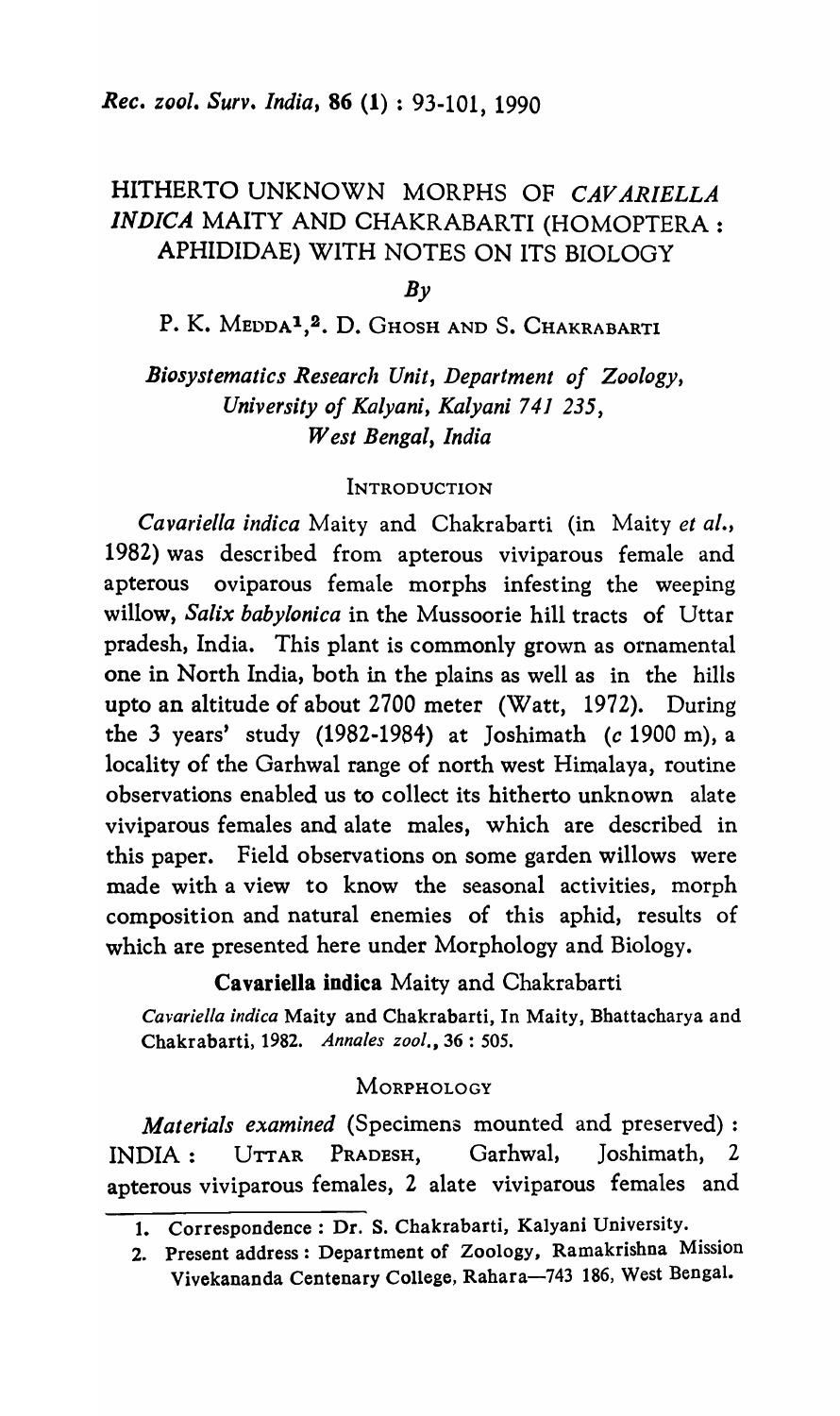3 nymphs, 28.x.1982 ; 6 apterous oviparous females, 6 alate viviparous females, 7 alate males and 2 nymphs, 27.xi.1982; 1 apterous viviparous female, 2 alate viviparous females and 2 nymphs, 8.xi.1984 ; 2 apterous oviparous females, 3 alate viviparous females, 2 alate males and 1 nymph, 23.xi.1984; 2 apterous oviparous females, 1 alate viviparous female and 2 alate males, 9.xii.1984 (CoIl. P. K. Medda); 1 apterous viviparous female and  $3$  nymphs,  $18 \cdot v \cdot 1983$ ;  $3$  apterous viviparous females, 1 alate viviparous female and 1 nymph, 26.v.1983; 1 apterous viviparous female and 2 alate viviparous females, 10.vi.1983 ; 2 apterous viviparous females and 2 nymphs, 18.vi.1983; 2 apterous viviparous females and 1 nymph, 8.vii.1983 ; 2 apterous viviparous famales and 2 nymphs, 6.viii.1983; 5 apterous viviparous females and  $3$ . nymphs, 30.ix.1983; 1 apterous viviparous female, 3 alate. viviparous females and 2 nymphs,  $12.x.1983$ ; 2 apterous oviparous females, 2 alate viviparous females, 4 alate males and 2 nymphs, 10.xi.1983 ; 3 apterous oviparous females and 3 alate males, 16.xii.1983 (CoIl. D. Ghosh) from *'Salix babylonica.* 

Hitherto unknown alate viviparous females and alate males are described below ;

*Alate viviparous female:* Body 1.84-2.04 mm long arid 0.67 -0.83 mm wide. Head brown, almost smooth, with flat frons; dorsum with 6 pairs of hairs including 1 pair on frontal sinus, with acuminate apices ; longest hair on vertex 12-14  $\mu$ m long and 0.42-0.50 times the basal diameter of antennal segment III. Antennae brown, 0.54-0.62 times the body; segment I with 5 hairs, segment II slightly-scabrous ventrally, segment III with 19-29 round, distinctly protuberant secondary rhinaria distributed over the length except for basal 0.10 portion; longest hair on segment III 7-12  $\mu$ m lon<sub>7</sub> and 0·25-0'42 times the basal diameter of the segment; processus terminalis 1.31-1.64 times the base of segment VI and 0.44-0.47 times the antennal segment III. Ultimate rostral segment 0'86-0'91 times the second joint of hind tarsus and without secondary' hairs. Abdominal 'dorsum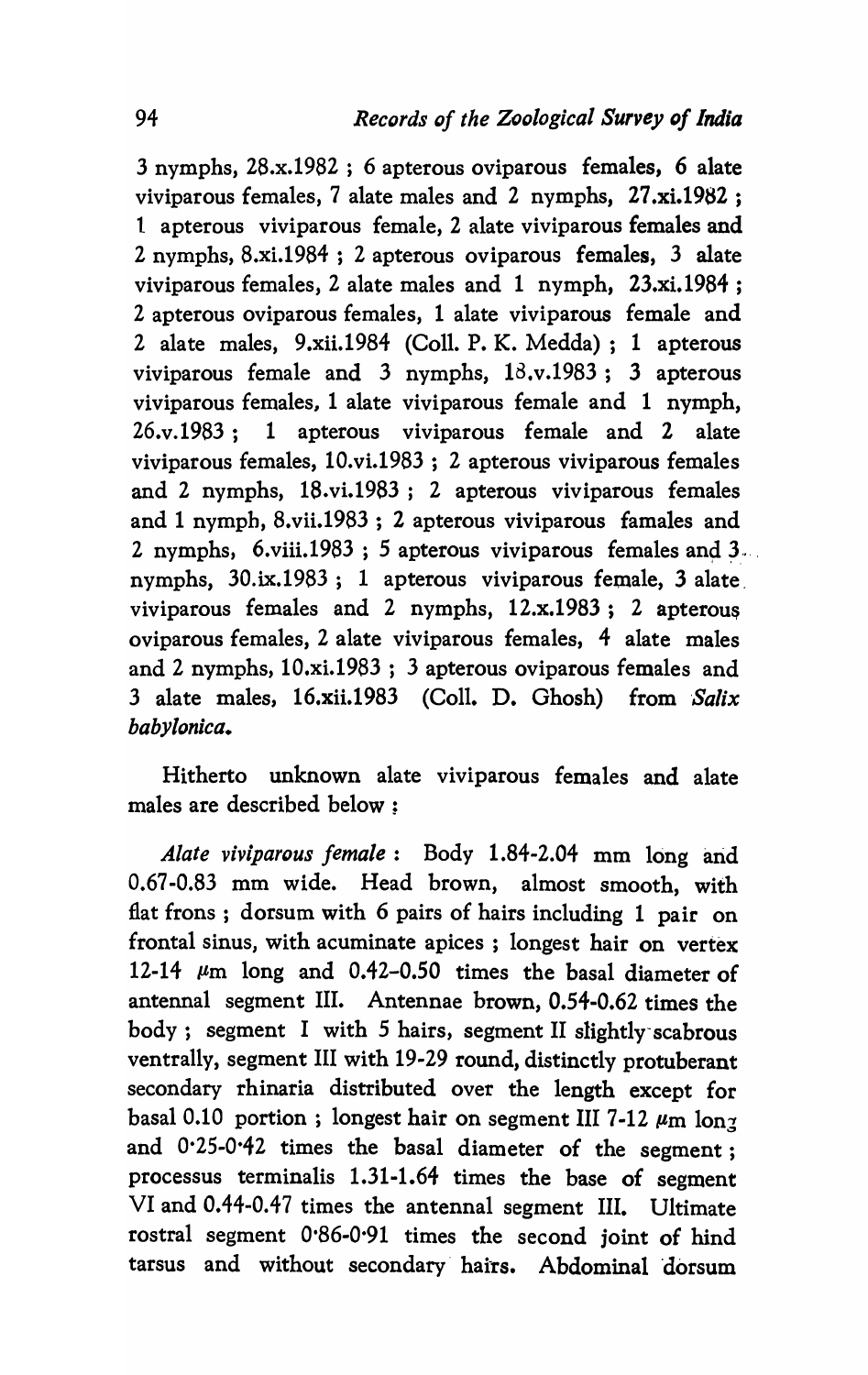sparsely spinulose; tergites 1, 6, 7 and 8 with separate brown spinopleural bands, tergites 2-5 with a fused spinopleural brown patch, marginal patch separately developed on tergites 2-7 ; dorsal hairs short, 4-6 per segment on anterior tergites, with acuminate apices, longest one on anterior tergites 9-12  $\mu$ m long and 0.33-0.42 times the basal diameter of segment III; tergite 7 with 2-4 hairs, longest one 9-14  $\mu$ m long and 0·31-0.50 times the mentioned diameter. Siphunculi brown, narrow at basal 0.40 portion and rest distinctly clavate, poorly imbricated, 0.15-0.16 times the body, 1.85-2.14 times as long as cauda, 9.50-13.0 times its basal width, 4.75-6.17 times its maximum width and 9.25-13.0 times its apical width. Supracaudal process on 8th tergite  $0.22 - 0.26$  times the cauda and  $1.0 - 1.67$  times its basal width. Cauda with 5-6 hairs. Venter uniformly spinulose. Legs brown; femora and tibiae sparsely spinulose on distal part; tarsi imbricated. Other characters as in apterous viviparous female.

*Measurements of one specimen in mm:* Body length 2.01, width 0.82; antenna 1.08, antennal segments III: IV: V: VI 0.38: 0.16: 0.14:  $(0.13 + 0.17)$ ; u.r.s. 0.10; h.t.2 0.11 ; siphunculus 0.30 ; cauda 0.14.

*Alate male*: Body 1.74-1.96 mm long and 0.58-0.74 mm wide. Head ventrally slightly scabrous with poorly developed lateral frontal tubercles; dorsum with 5 pairs of hairs including 1 pair on frontal sinus with acuminate apices, longest hair on vertex 12-14  $\mu$ m long and 0.38-0.43 times the basal diameter of antennal segment III. Antennae 0.64-0.76 times the body; segment III with 40-46 round protuberant secondary rhinaria, segments IV, V and VI with 4-9, 5-8 and 1-2 similar rhinaria; processus terminalis 1.11-1.31 times the base of segment VI and 0.30-0.36 times the antennal segment III. Ultimate rostral segment 0.91-0.93 times the second joint of hind tarsus. Abdomen dorsally spinulose, tergites 1-8 with separte brown spinopleural sclerotic bands, marginal sclerites separately developed on tergites 2-7 ; longest dorsal hair on anterior tergites 12-14  $\mu$ m long and 0.36-0.46 times the basal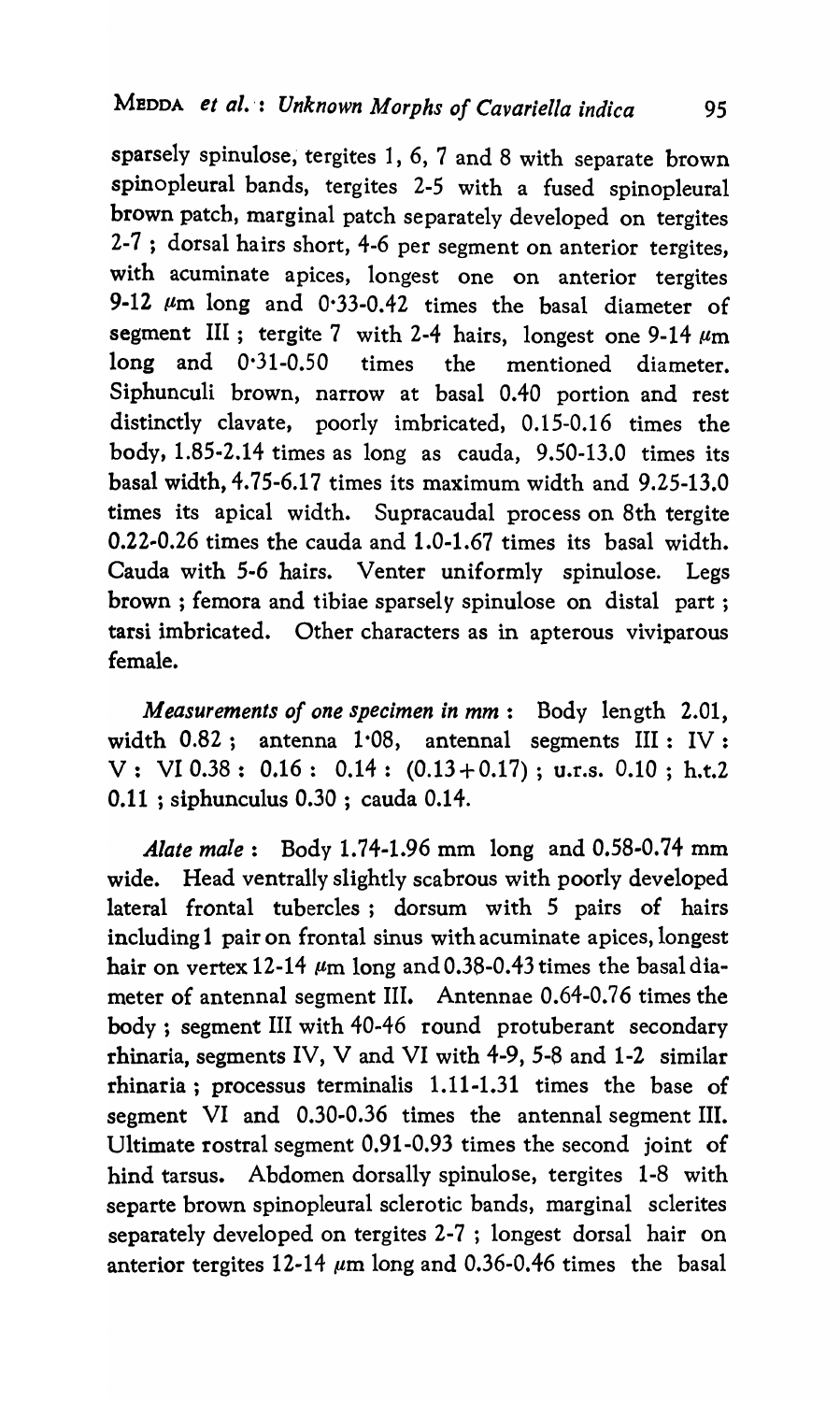

Sexual colony of C. indica on the leaf of S. babylonica.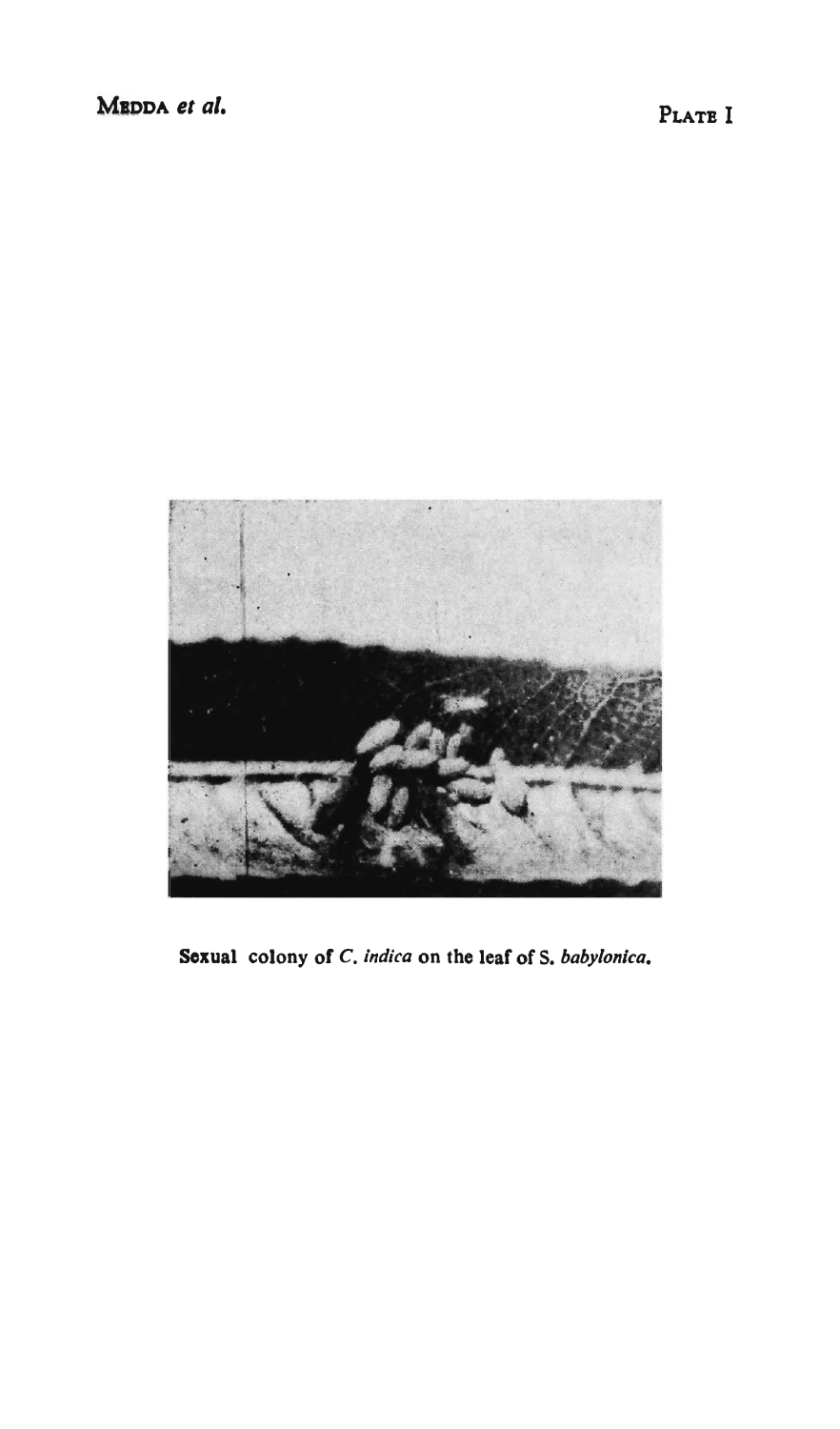diameter of segment III; those on 7 th and 8th tergites 14-16  $\mu$ m and 23-25  $\mu$ m long, and 0.43-0.62 times and 0.77-0.85 times the mentioned diameter respectively. Siphunculi 0.15-0.16 times the body, 2.0-2.47 times as long as cauda, 9.0-12.67 times its basal width, 5.14-5.33 times its maximum width and 10.67-12.33 times its apical width. Supracaudal process indistinct. Male genitalia having aedaegus with 2 claspers at its base. Venter uniformly spinulose. Other characters as in alate viviparous female.

*Measurements of one specimen in mm:* Body length 1.74, width 0.58; antenna 1.31; antennal segments III : IV : V : VI 0.53: 0.21: 0.17: (0.13+0.16); u. r. s. 0.11 ; h.t. Z 0.12 ; siphunculus 0.26; cauda 0.13.

## BIOLOGY

#### (i) MATERIALS AND METHODS

Two plants of weeping willow (S. *baby/onica)* in a garden at Joshimath were selected for biological observations. Ten sample leaves collected at random were observed fortnightly during spring to winter of 1983 and 1984. The aphid samples were collected in 70% alcohol and taken to the laboratory for sorting of morphs. As and when necessary, aphids were processed for microscopical studies.

During the full tenure of the study, meteorological informations were collected using maximum and minimum thermometer, dry and wet bulb hygrometer and rain gauge.

#### (ii) OBSERVATIONS

(a) *Seasonal activities:* With the sprouting of flowering buds and subsequently leaf buds towards the end of January in S. *babylanica,* the overwintered eggs of C. *indica* start hatching into fundatrices which we, however, could not collect. In contrast to S. *tetrasperma* which is the primary host of C. *aegopodii* (Scopoli), bud sprouting in *S. baby/onica*  occurs much earlier. Thus, the eggs of C. *indica* overwinter only for a short period, i. e., approximately 45 days.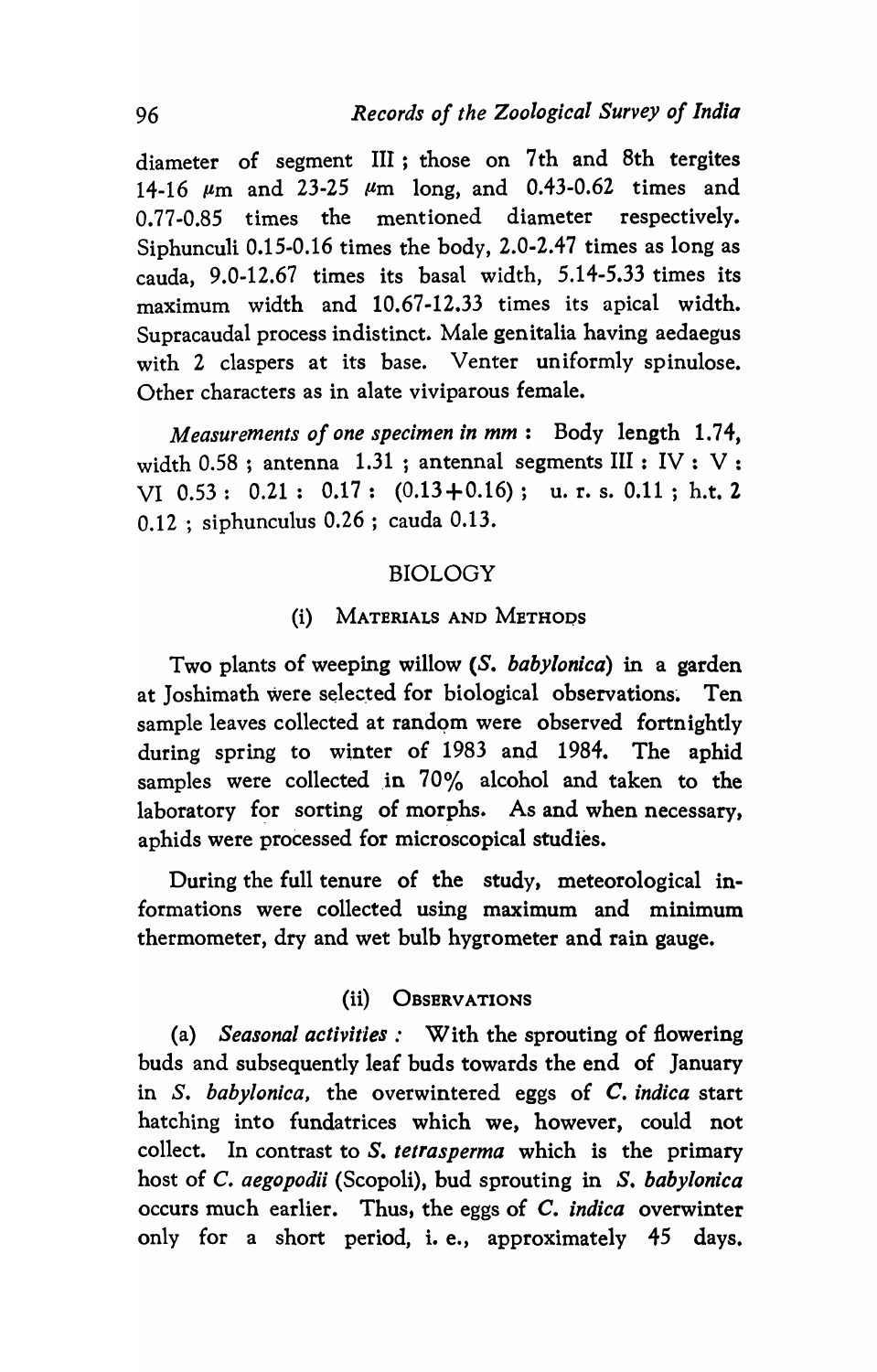Fundatrices after maturity give rise to apterous fundatrigeniae which either singly or in a group infest an emerging leaf, usually at the base of its dorsal surface. Later on, the general tendency of this aphid is found to infest the dorsal side of the apical most leaves of the long branches. When apical leaves grow older, the aphids migrate to the immediate tender leaves because of their greater succulence, The apterous fundatrigeniae develop within 10-11 days. The number of youngs produced by a fundatrigena ranges from 25-32, which are laid for a period of 12-14 days with daily rate of 0-4 nymphs. Alate viviparae first appear in small number in the 3rd generation. Alate production here is related to the spreading of colony rather than to crowding, since the population never tend to reach a high level. The occurrence of low alate morphs was also observed by Rabasse and Brunel (1977) for C. *aegopodii.* 

By the end of October with lowering of temperature, alate viviparous females lay pinkish nymphs which develop into apterous oviparae, while other alate viviparae lay greenish ones giving rise to alate males (Plate 1). Number of alate males is lower than that of oviparae, which may be due to the fact that one male can mate with more than one ovipara. Mating continues for about 3 minutes. After about 8-9 days, the fertilised ovipara lays 3-4 pinkish, elongatedly oval eggs, measuring about 0.7-0.8 mm in length and 0.4 mm in maximum width. Egg laying continues for 1-2 days and the ovipara dies after 6-7 days of egglaying. Males live for about 14 days. Eggs are left at this stage on the buds for overwintering.

(b) *Population pattern and composition:* The building up of population of C. *indica* on S. *babylonica* is initiated by the hatching of overwintered eggs into fundatrices but become established by the progeny of the latter during March in 1983 (Fig. 1) and February in 1984 (Fig. 2) depending on the arrival of spring. In both the years, study could be started only from the middle of February. It is found that aphid population attains a peak during April in both the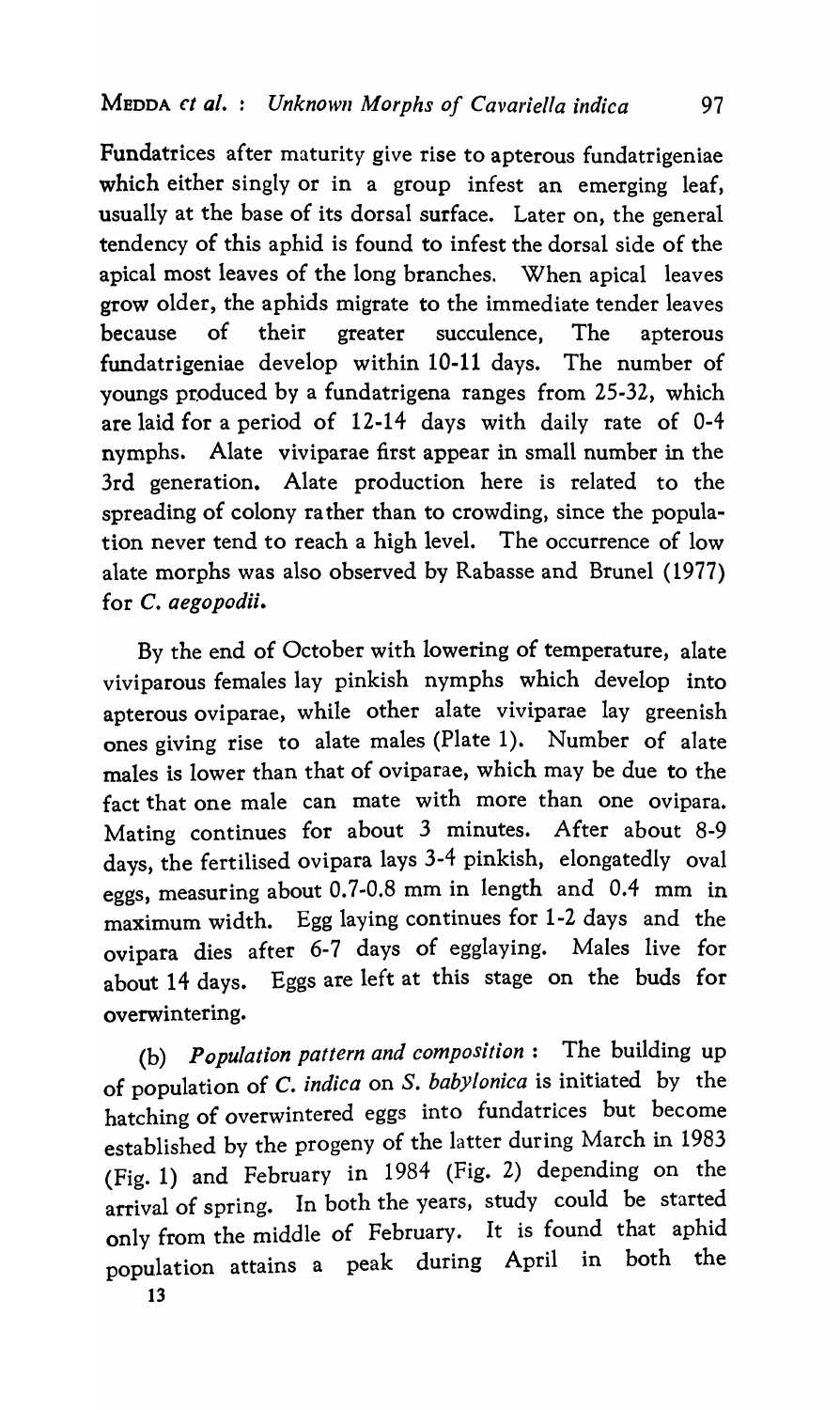years, followed by a slow decline and maintains a low level throughout the summer and monsoon months. Again with the development of sexuals, population shows another low peak in November and subsequently declines in December. It should be mentioned here that as the infestation gradually spreads towards the tender apical leaves, it never becomes so high as to cause malformations.



Incidence pattern and morph composition of C. indica on S.  $Fig. 1.$ babylonica in 1983.

From the available morphs (Figs. 1 and 2) a substantial change in the composition of alatoid and apteroid morphs is observed during different phases of aphid population growth. It is interesting to note that the nymphs almost always form the bulk of the population. The alate morphs are always low  $(7.06-19.28\%$  in 1983 and 6.56-20.00% in 1984) with two phases, one during spring-summer and another daring autumn with a off-period during monsoon. Incidence of apterous morphs in 1984 maintains a more or less stable condition till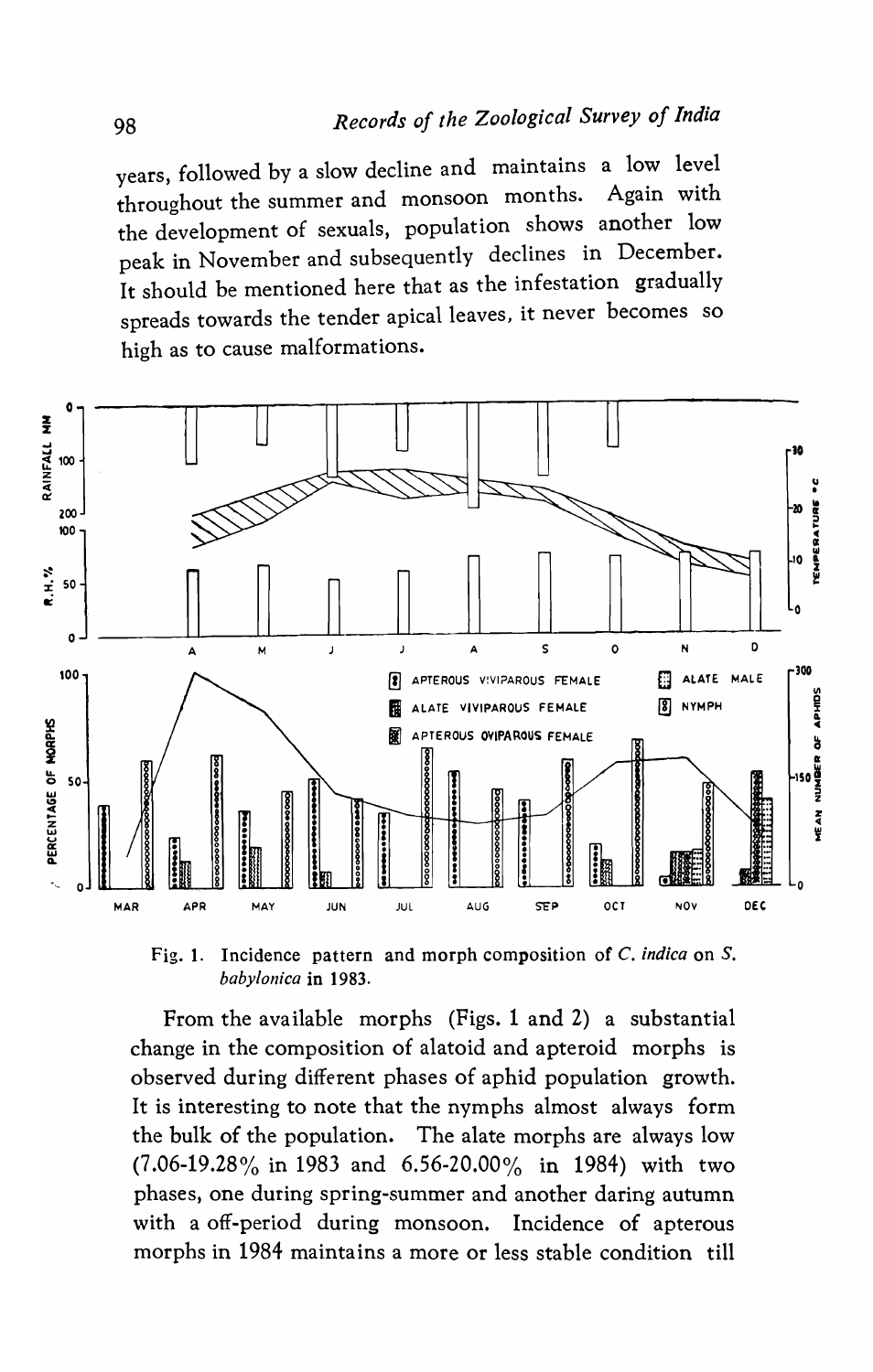arrival of autumn, while it is somewhat fluctuating in 1983 declines from October onwards in both the years. and Apterous oviparous female and alate male appear during November and decline in December.



Incidence pattern and morph composition of C. indica on S. Fig. 2. babylonica in 1984.

(c) Natural enemies : In early spring, Adalia tetraspilota (Hope), Coccinella septempunctata L. and Harmonia (Leis) *dimidiata* (F.) are found to predate on this aphid, but from summer onwards Oenopia sauzeti Muls., Menochilus sexmaculatus F. and Platynaspis sp. seem to be abundant coccinellid predators. Surprisingly none of the above species are found to breed on this aphid. The only syrphid maggot collected is Metasyrphus confrater (Wied.).

#### Discussion

C. indica, an endemic aphid to India, leads a holocyclic, autoecious life on weeping willow. This species differs from C. aegopodi (Scopoli), also commonly occurring in that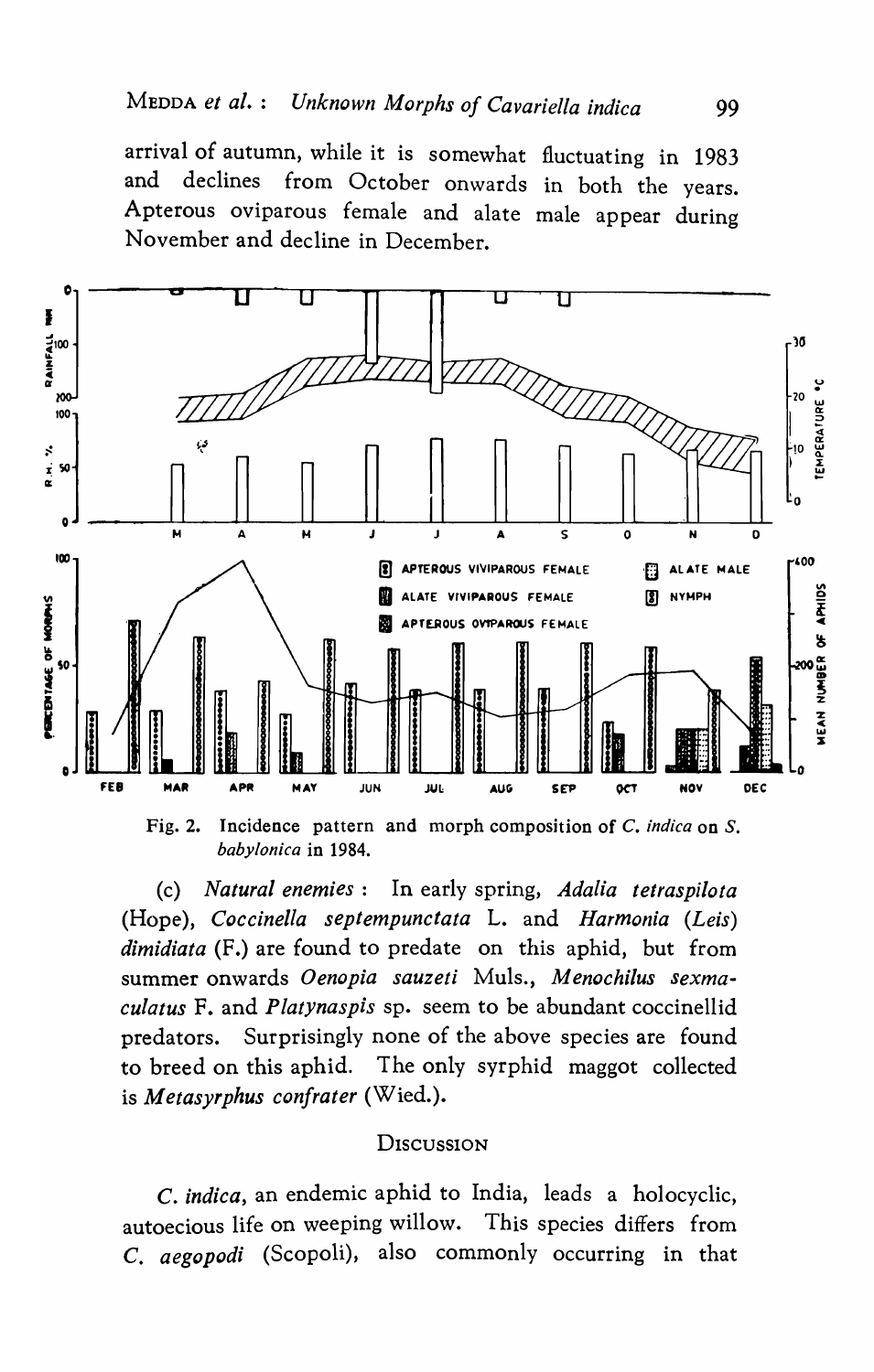area, in the host-alternation since the latter species shows a heteroecious mode of life(Ghosh *et al.*, 1986). However, its infestation could never reach at the levels which can damage the weeping willow. High temperature and rainfall can affect its population build up in summer and monsoon, when we obtained a low level of population. Production of alate morphs is always low and completely absent in monsoon months. In aphid, alate production depends on population density (Hille Ris Lambers, 1966) and unsuitable condition of host plants through continuous exploitation of the plant sap by the aphids (Way, 1973). But in C. *indica,* summer production of alate seems to be necessary for dispersion to all available uninfested tender leaves, whereas winter alates account for the production of sexuals.

Predators appear to have some impact on the population decline in summer as most of the coccinellids are noted to be quite active in spring and summer after the termination of their hibernation quarters.

#### SUMMARY

The present paper provides a taxonomic description of so far unknown alate viviparous female and alate male morphs of *Cavariella indica* Maity and Chakrabarti. Biological activites, morph composition and natural enemies of this aphid in Garhwal range of north west Himalaya have also been discussed.

# ACKNOWLEDGEMENTS

The authors are thankful to the Department of Science and Technology, Govt. of India, New Delhi for financing the work, and to the Head, Department of Zoology, University of Kalyani for providing Laboratory facilities.

# **REFERENCES**

GHOSH, D., MEDDA, P. K. AND CHAKRABARTI, S. 1986. Holocycly, seasonal activity, morphometry and natural enemies of willow aphid, *Cavariella aegopodii* (Scopoli) (Homoptera : Aphididae) in the Indian region. *Proc. Indiall. Acad. Sci. (Anim. Sci.),* 95 (2) : 181-186.